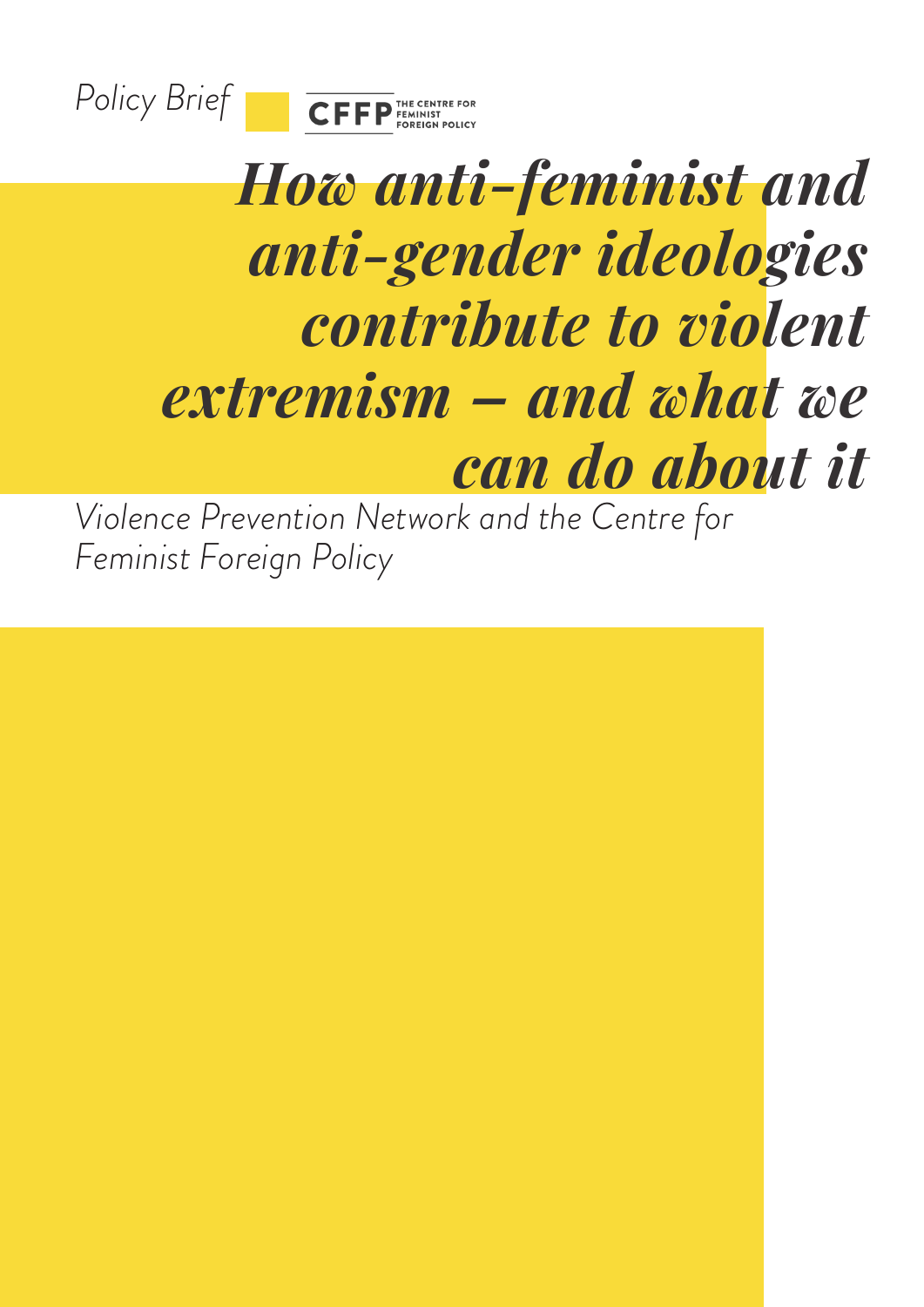### *Introduction & overview*

Anti-feminist and anti-gender ideologies - and their basis in hostility and hatred towards women and LGBTQI\* people - have long been an overlooked factor in analysing radicalisation and violent extremism. Both ideologies strongly appeal to groups organised around exclusionary principles because they provide language and a framework for the defence of hierarchical structures in society (Denkovski et al., 2021, 18). This trend is increasingly manifesting itself across a spectrum of violence. Despite a striking prevalence of anti-feminism and anti-gender attitudes within extremist worldviews, these motives have been considered at best secondary when analysing extremist attacks and groups (Wolf 2021). Yet, for extremist actors, they constitute a core element of their ideologies, a relevant area of recruitment within and outside extremist scenes, and an opportunity for strategic alliances.

Throughout right-wing attacks in the past decade, such as those in Christchurch, Hanau, and Halle, a clear pattern of anti-feminist and misogynistic beliefs can be detected. Within such attacks, the ideological basis for mass public violence is formed by adherence to multiple, overlapping exclusionary attitudes. For instance, one conspiracy theory that finds popularity among right-wing actors is that of the "Great Replacement". According to this idea, feminism was invented by Jewish elites to lower birth rates and advance mass migration, with the goal of replacing white European populations with non-European, non-white people, specifically Muslims (Fedders 2018). The Christchurch attacker had uploaded an online "manifesto" titled "the Great Replacement" before the attack on two mosques that killed 51 people - illustrating how anti-feminism is often intricately interwoven with racist and anti-Semitic thinking.

The issue of overlapping ideological codes, elements, and groups is becoming increasingly important as we witness growing complexity in the right-wing landscape of radicalisation and violence. However, misogyny and anti-feminism are also integral to violent attacks outside of right-wing scenes. Several terrorist attacks by members of the incel<sup>1</sup> community, such as those in the Californian city of Isla Vista in 2014, as well as the 2018 Toronto and 2019 Tallahassee attacks, have led to an increased awareness of the incel threat and the beginning of its consideration as a security threat in Western countries (see, for instance, Moonshot 2021). While embedded in a much broader online misogynist scene, misogynist incel ideologies promote particularly extreme misogyny, anti-feminism, and sexism. Misogynist incels see women as depriving them of their natural entitlement to sex. The use of dehumanising and aggressive language – and, in parts, open calls to violence

<sup>1</sup> Incel stands for involuntary celibacy – an online community originally started as a support network of individuals who struggle to find love and sex.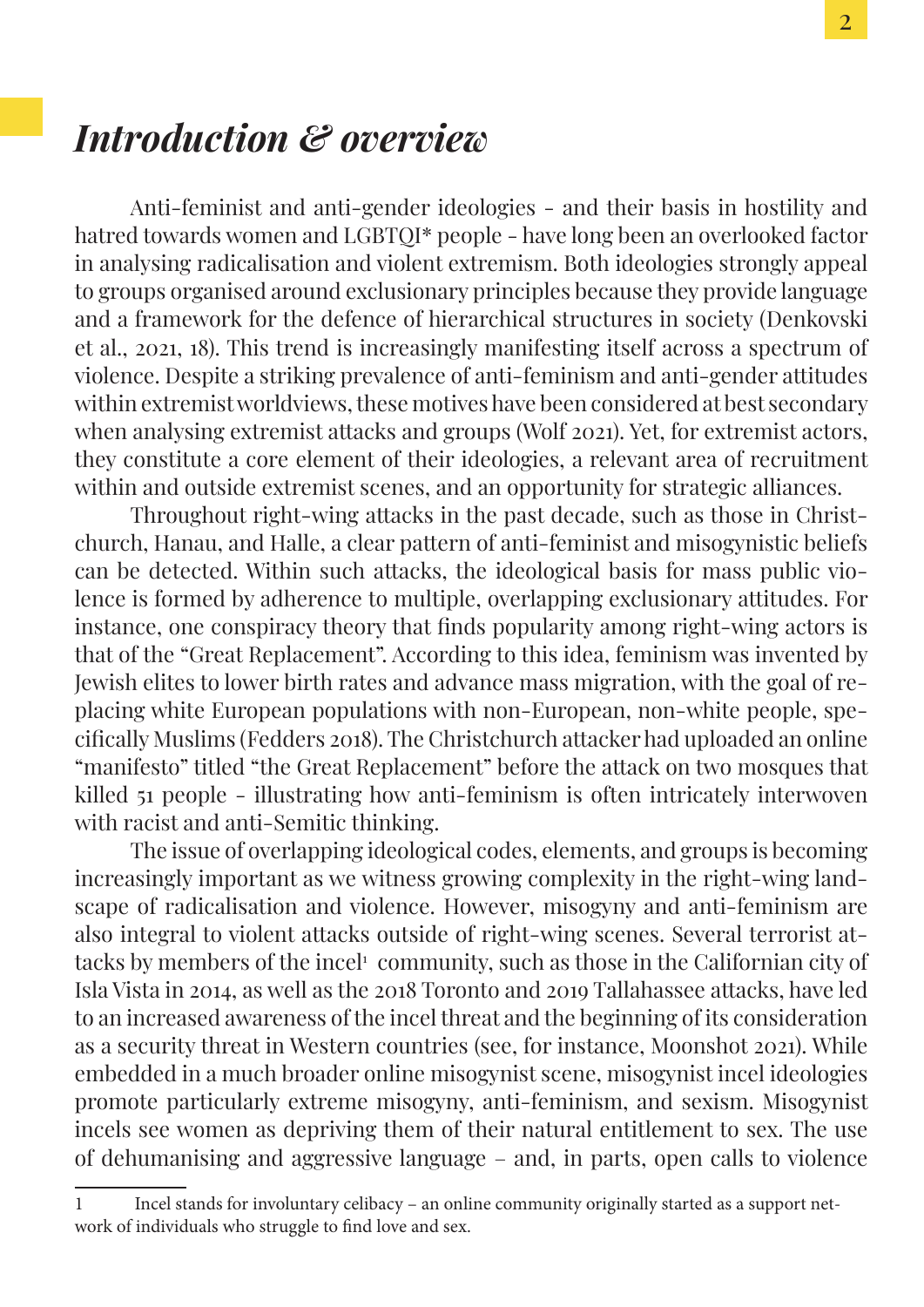against women - provides the framework in which attacks, as mentioned above, occur. The most well-known incel attacker, for instance, just weeks before the attack in Isla Vista called upon incels to "realise their true strength and numbers", "overthrow this oppressive feminist system", and "start envisioning a world where WOMEN FEAR YOU" (Glasstetter 2014). These attacks were broadly referenced and discussed within incel and misogynist scenes and the extreme right more specifically. In Halle, the right-wing extremist who killed two people and tried to enter a local synagogue was listening to music that makes explicit references in name and content to the incel attack in Toronto in 2018.

Few policy responses, to date, have enabled the development of appropriate responses to violent misogyny within the prevention and countering of violent extremism. Having experienced several incel attacks over the past few years, Canada has spearheaded such policy efforts. In 2020, the Canadian Security Intelligence Service recognised violent misogyny as a form of ideological extremism. Since 2020, gender-driven violence falls under one of three explicitly named categories of violent extremism and terrorism<sup>2</sup>, enabling courts to try incel attacks and violence as acts of ideologically motivated extremist terrorism (Bell 2020).

Anti-feminist and anti-gender ideologies target feminists and women who break patriarchal gender norms and the subjugation to these norms by pushing for emancipation through a universal human rights framework. Following the same logic, they also target the LGBTQI\* community, who are seen as representing a changing gender order more broadly. This mobilisation takes place across the spectrum of actors and types of radicalisation. For instance, during the Trump administration in the United States, the characterisation of feminist and LGBTQI\* human rights activism as radical and destabilising and the appeals to a return to a pre-feminist past have contributed to the mainstreaming of extreme exclusionary attitudes in the US and beyond (Sanders and Jenkins, 2020). In many countries, activists and human rights defenders are being targeted. In Georgia, more than 50 journalists and civil society representatives were injured in the context of violent protests against the 2021 Pride Parade in Tbilisi– the latest in a long history of attacks against the LGBTQI\* community and their organisations organised in apparent alliance with extreme right-wing actors (Schiffers 2021). During the second most lethal attack in the history of the US, an Islamist extremist targeted the Pulse nightclub in Orlando 2016, a known meeting place for the queer Latinx community. In Dresden, during an anti-LGBTQI\* attack in 2020, the perpetrator attacked a homosexual couple, killing one of the partners.

In Germany alone, hate crimes against LGBTQI\* people increased by 36% in 2020, consolidating a trend from previous years (Anarte 2020), while 2019 saw

<sup>2</sup> The other two being anti-authority and xenophobic ideologically motivated violent extremism (Public Safety Canada, 2021).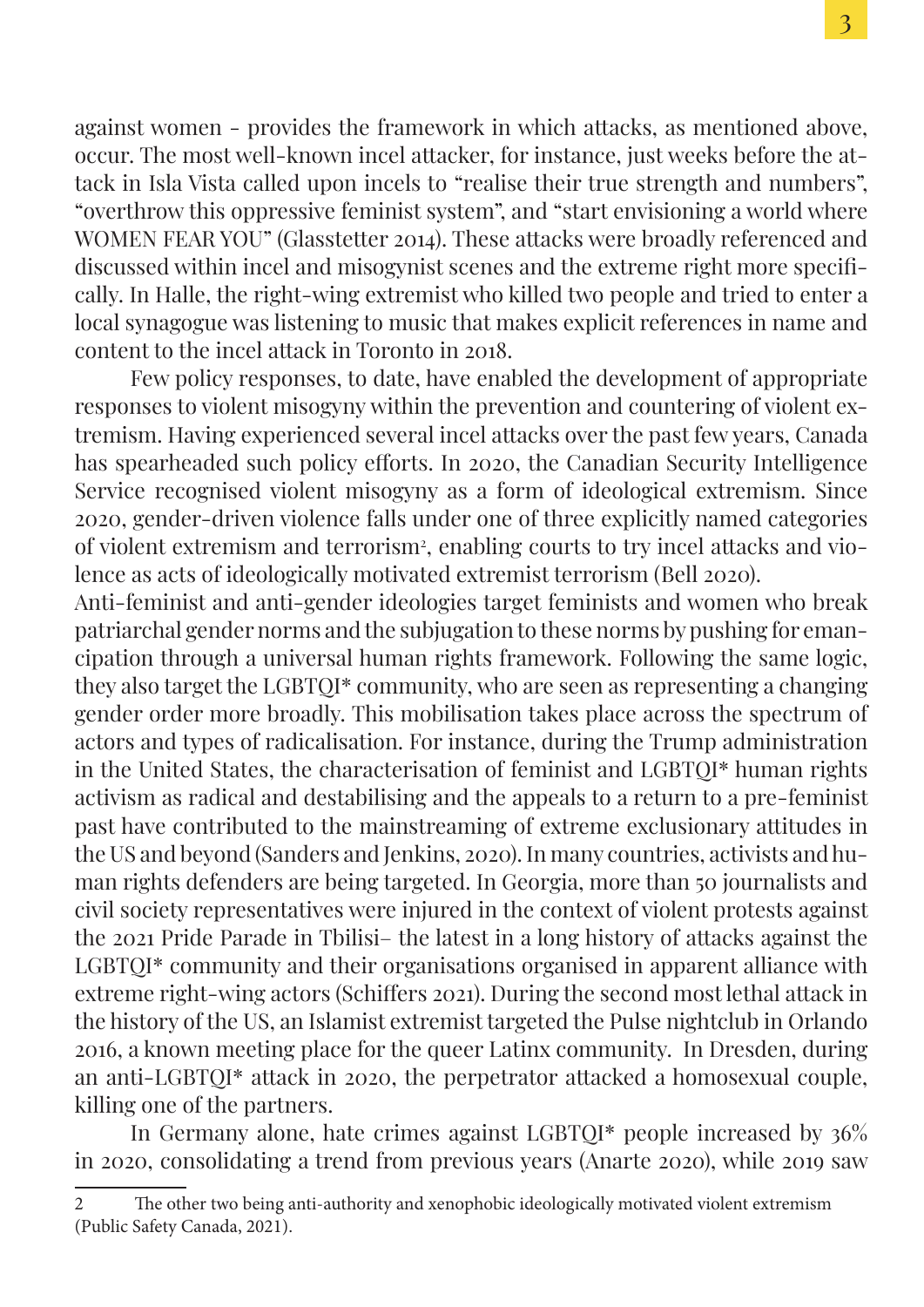an instance of femicide every second or third day (Baumgärtner et al. 2021). In 2020, the OSCE ODIHR hate crime monitor recorded 140 and 739 violent instances of gender-based hate crimes and anti-LGBTQI\* hate crimes, respectively, compared to 41 and 798 cases in 2019 and 39 and 570 cases in 2018 (OSCE 2021). Despite these strong indications of an upward trend in violent attacks against women and LGBTOI<sup>\*</sup> people, few jurisdictions record adequate data or treat it as a politically motivated act of violence, obscuring the true numbers.

These examples give a snapshot into the broad spectrum of actors and hostility linked to anti-feminist and anti-gender attitudes and their complex overlaps with other ideologies of injustice. This policy brief outlines the current state of international debates exploring how anti-gender and anti-feminist ideologies interlink with violent extremism. Drawing on research by Violence Prevention Network and the Centre for Feminist Foreign Policy, as well as work by academics and practitioners in the spheres of Women, Peace, and Security (WPS) and Preventing and Countering Violent Extremism (P/CVE), it highlights the urgent need to integrate these two agendas and frames of analysis across policymaking and practice, understand male supremacy as a security threat in its own right, and develop comprehensive policy responses. It also provides recommendations to policymakers and civil society on how these agendas can be effectively integrated.

## *What do we know about the role of antifeminism in violent extremism?*

Anti-feminism, anti-gender, and misogyny are interconnected ideologies and play a vital role at both the organisational and ideological levels as well as the functioning of extremist groups. They are based on beliefs and narratives that promote the inferiority of women, queer, and gender non-conforming people, policing and punishing any deviation from traditional gender norms and self-determined lifestyles (Schminke 2018, 29). As such, they are fundamentally in opposition to democratic notions of equality.

As a modern form of anti-feminist mobilisation, anti-gender ideology does not necessarily oppose feminism in the same way that anti-feminists have done so in the past. Instead, it relies on a set of notions revolving around radical 'gender feminists' and the 'homosexual agenda' advancing a world order that dismisses the 'natural' order of things (the 'natural' hierarchy of men and women, for instance), which, in pushing for individual identity over social expectations, undermines the anthropological basis of the family and, therefore, society. This concept provides an umbrella term and a framework for mobilisation for the anti-gender movement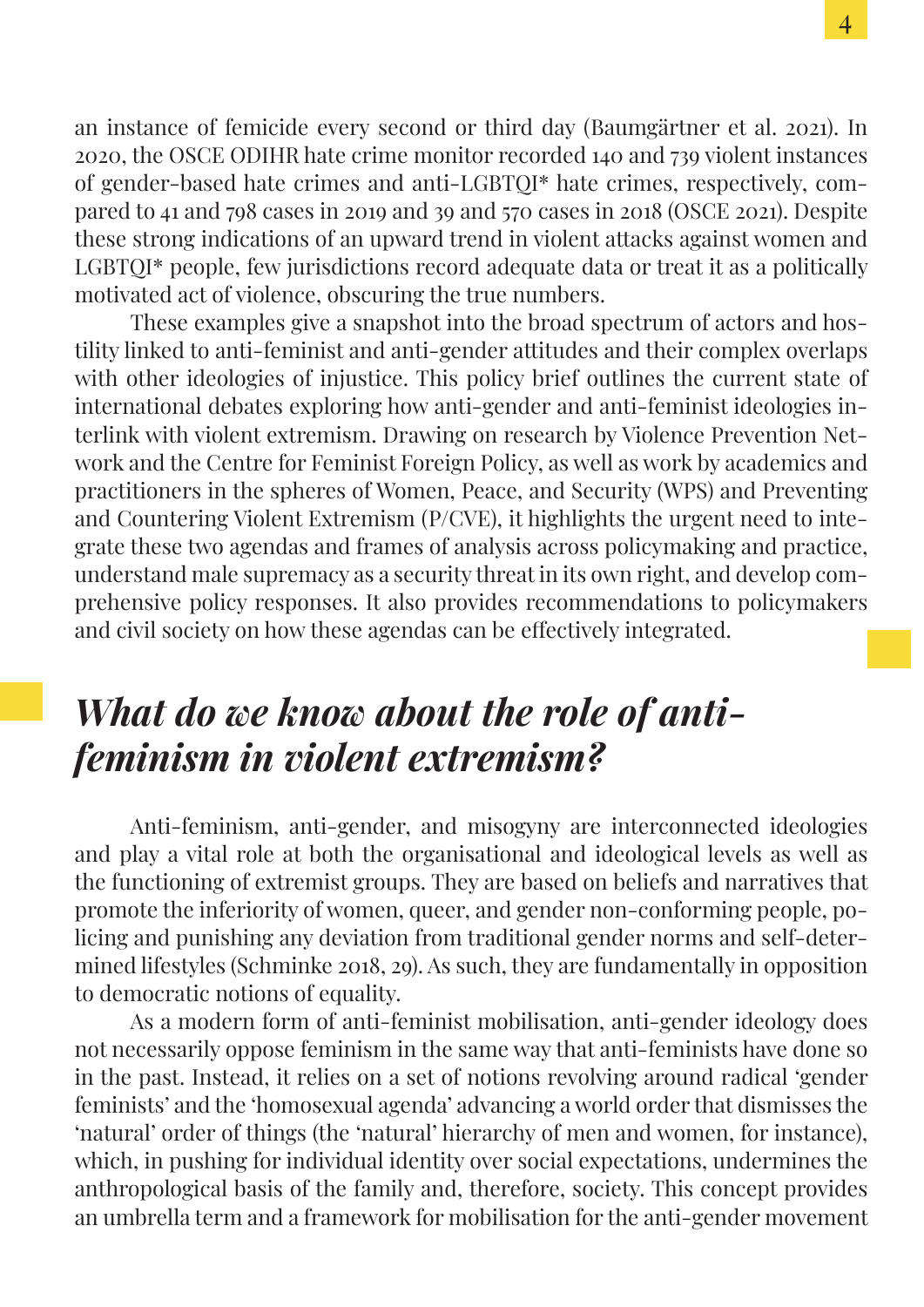by portraying the concept of 'gender' as a threat to society (Denkovski et al., 2021). Different fundamentalist and right-wing extremist forces are connected by a strong patriarchal belief in traditional gender roles. Studies of extremist groups across different types of religious-fundamentalist and right-wing extremism show they share a strong nostalgia for an imagined "golden age of male entitlement" (Dhaliwal and Kelly 2020, 29) and frame emancipatory movements as a threat to an alleged 'natural' order. They further share an "aggrieved" sense of "masculinity in which the use of violence is seen to restore power and influence" (ibid., 5), often referred to as militarised or toxic forms of masculinity. They seek to uphold reactionary, cis- and heteronormative concepts of family, sexuality, and gender (ibid.). This includes opposition towards the idea of a social construction of gender norms and the essentialist belief that any diversity and plurality outside of a binary gender order (man/woman) is 'unnatural' and harmful.

Ideologies of inequality, framed around a categorisation of 'us' and 'them' in which the respective 'other' is framed as inferior or dangerous, are central to extremist beliefs. Such group-based enmity, the devaluation and hostility against members of one group, is not only a constituting element of misogyny and anti-feminism, but of other group-based hatred such as racism, Islamophobia, and anti-Semitism (Zick and Küpper 2021). What they have in common is an ideology of inequality that builds upon a framework of anti-egalitarian thinking in which sexism and hostility towards LGBTQI\* people legitimise the desired system of domination (Wolf and Hell 2022).

These reactionary gender norms are framed as protection to the in-group, which, depending on the movement, is defined in religious, nationalist, racist, or traditionalist terms. Such narratives produce a shared identity of internal unity while generating an imaginary group of shared enemies and promoting external exclusion – and, in turn, developing a type of unity based on the exclusion and inferiority of the out-group. They are essential to the identity-formation of anti-democratic and extremist movements. They can provide the basis for legitimising discrimination, hostility, and possible violence towards the out-group(s). Within this context, it is unsurprising that sexism, as one of the first types of inequality that we learn and are socialised in – and one of the most naturalised ones – is integral to extremist groups (ibid.).

One of the key topics that anti-democratic actors mobilise against is the concept of gender that includes, for example, gender studies on the academic level or gender-neutral language and awareness on the policy level. As discussed above, by framing the demands of feminist and queer academics, activists, and journalists as particularly revolutionary and radical, anti-democratic actors portray them as a destabilising threat to society. Messaging that employs 'traditional values' and appeals to 'the natural order of things' can be deployed to refer to anything from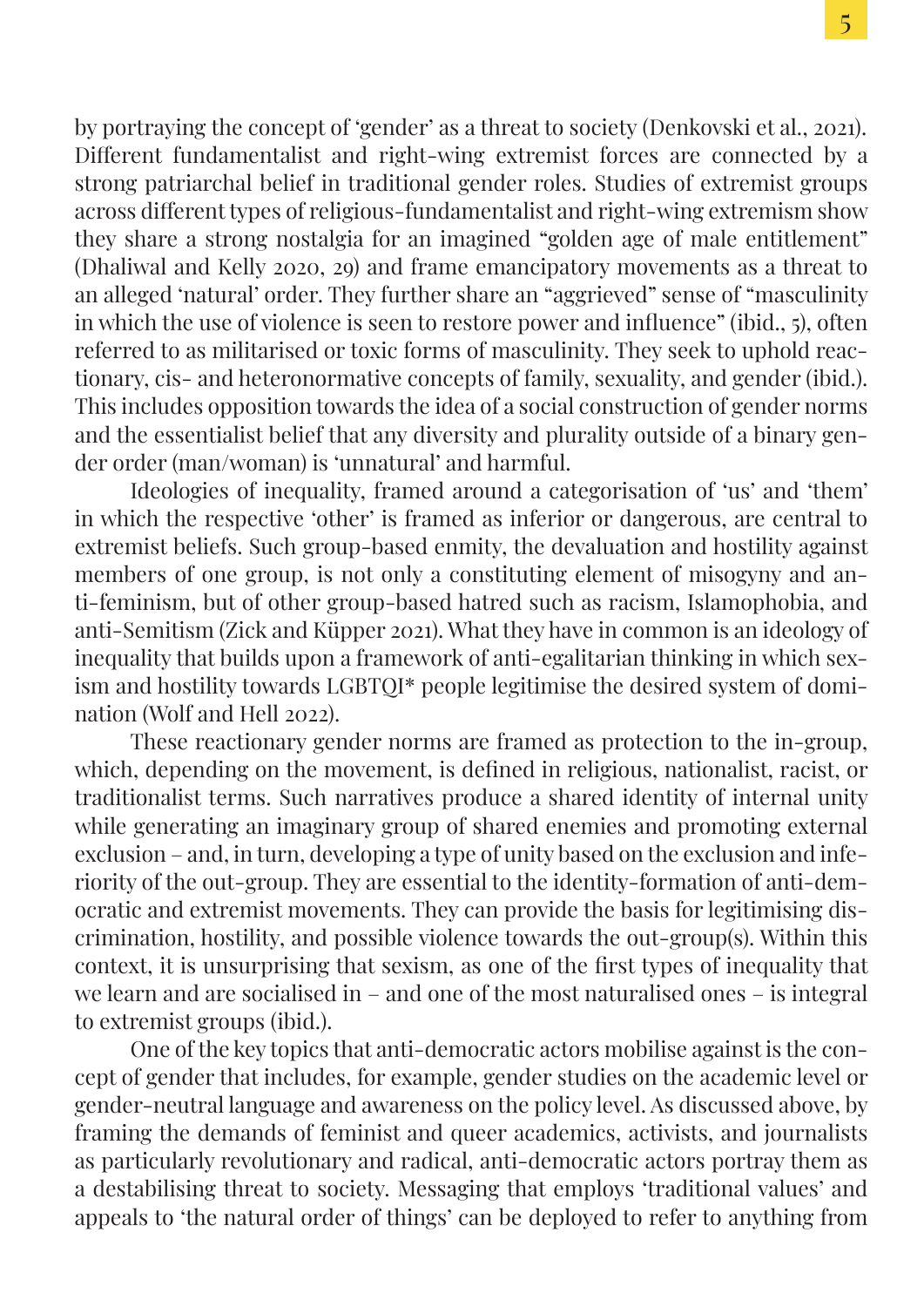militarism and the justification of torture, violence, and the subjugation of women and LGBTQI\* persons (Wolf 2021). Concepts such as the 'filthy' or 'degenerate' 'other' constructed as a threat to the innocence of the in-group's children/families/women are shared between anti-gender and extremist narratives. All these ideas are united by their reliance on fear-based reactions and their assertion that equality of human rights for all is a radical, destabilising idea. Once this notion is deconstructed, and it is observed that there is nothing radical about expanding the concept of human rights to include traditionally politically marginalised groups, it is evident that it is the anti-gender and extremist ideology that advances radical ideas intending to promote a world order which maintains the dominance of misogynist and other exclusionary worldviews (Meiering et al. 2018; Dhaliwal and Kelly 2020; Denkovski et al. 2021).

Another motif these ideologies have in common is the patriarchal sense of entitlement over a woman's body. In Christian fundamentalist, Islamist, and other religious fundamentalism, the 'purity' of the female body and the control over female sexuality and reproductive decisions are core elements of the system of domination (Dhaliwal and Kelly 2020). Equally, in right-wing extremist ideologies, the role and purpose of the female body are instrumentalised and defined as reproduction and care work. Especially when it comes to sexual and reproductive health and rights, anti-gender and anti-feminist actors mobilise against abortion rights and new reproductive technologies. On the other hand, incel extremists feel entitled to turn violent towards women out of revenge for the perceived loss of 'control' over the female body and their proclaimed right to sex and love.

Moreover, anti-democratic actors mobilise against political initiatives and education efforts for inclusion in terms of gender and sexual diversity. Examples for strong alliances in Germany are 'Demo für Alle', 'Besorgte Eltern', and the 'Lebensschutzbewegung'. They frame homosexuality and trans, non-binary and intersex persons as threats to the well-being of their children and the stability of society (Wolf and Hell 2022).

Within this dynamic, anti-feminist ideologies function as an efficient "symbolic glue" (Schminke 2018, 33; Denkovski et al. 2021) for alliances between diverse anti-democratic and extremist movements and actors. On the one hand, it enhances extremist movements' ability to form alliances across different types of extremism. On the other hand, it strengthens their ability to mobilise and recruit among a broader spectrum of non-extremist actors. The continuing entrenchment and reinforcement of anti-feminist, anti-gender, and misogynistic beliefs in many parts of society make these topics ever-more salient in recruitment efforts.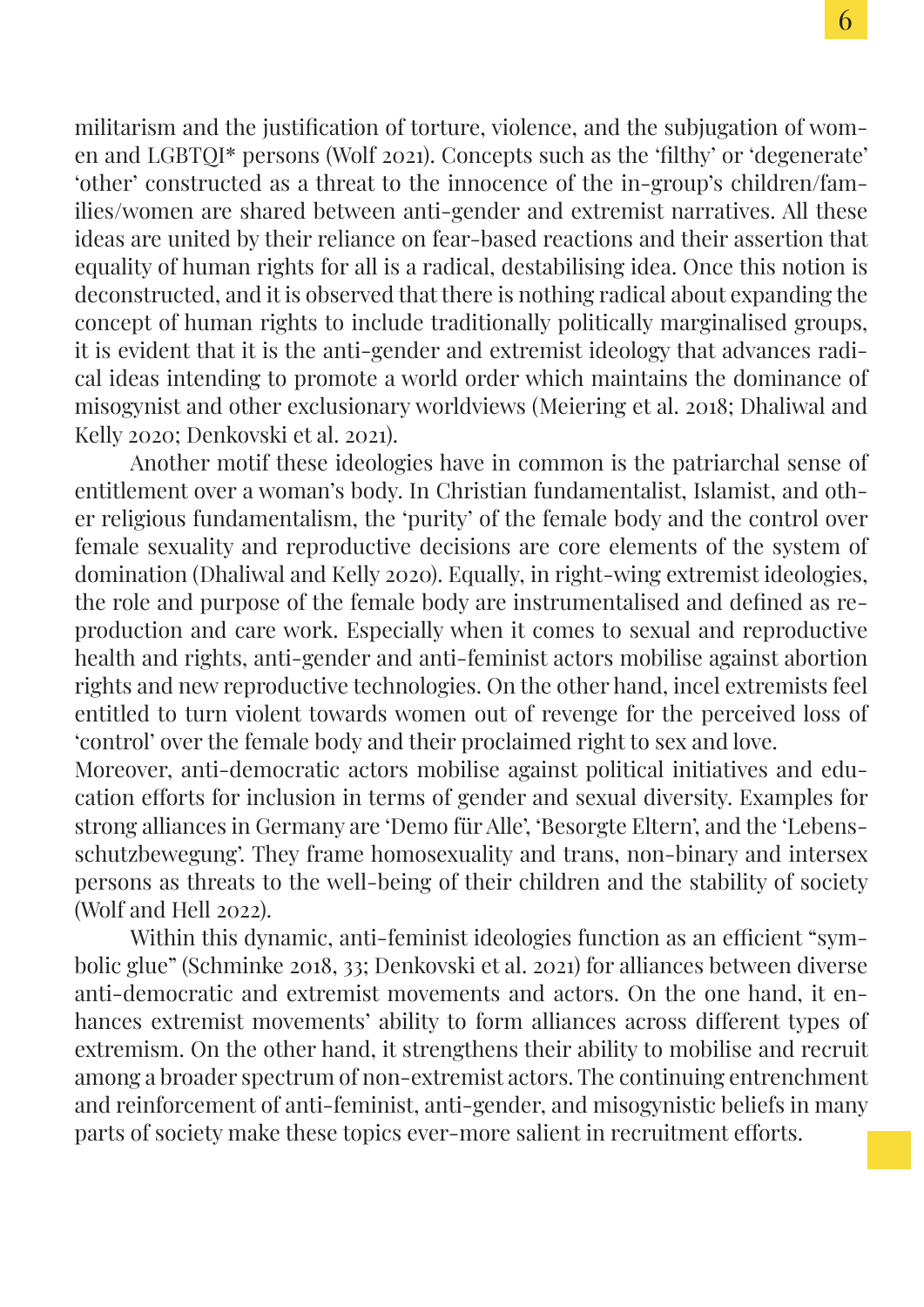### *Main gaps in the conceptualisation and implementation of the WPS and P/CVE agendas*

A 2018-19 opinion-based study in Indonesia, Bangladesh, the Philippines, and Libya finds that "hostile sexist attitudes toward women and support for violence against women are the factors most strongly associated with support for violent extremism" ( Johnston and True 2019, 1). This is particularly pertinent, as, in turn, no connection was established with other factors commonly associated with the support for violent (Islamist) extremism, such as "degree of religiosity, age, gender, level of education achieved, employment and geographic area" (ibid.).

A growing body of research shows a predominance of misogyny in the form of gender-based violence and intimate partner violence within the personal histories and biographies of perpetrators of mass shootings and ideologically motivated extremist violence (Dhaliwal and Kelly 2020). Similarly, research conducted by CFFP on understanding and countering the transnational anti-gender movement increasingly points towards the need to look at misogyny and anti-feminism as more than individual acts of hate or personal problems. Instead, they should be understood as systemic challenges to the human rights of women and other politically marginalised groups, highlighting the need to explicitly explore their interlinkage with violence prevention strategies (Denkovski et al., 2021). To achieve this, the WPS community needs to see the full spectrum of roles women have in conflict beyond the concept of women peacebuilders alone, ensure the meaningful participation of women and WPS communities in the shaping and devising of security strategies, and integrate women-led violence prevention on a much broader scale (beyond the P/CVE agenda).

A Feminist Foreign Policy recognises the transformative approach of the WPS agenda and the need to focus on conflict prevention while rolling back escalating levels of militarised responses. It requires the commitment to actively counter anti-gender, misogynistic, and right-wing violence against women, sexual minorities, and people with diverse gender identifications, including introducing the criminal offence 'femicide' (CFFP 2021). Yet, actors, policies, and networks concerned with WPS and the prevention of misogyny are rarely linked to the prevention and countering of violent extremism. Sexism and anti-feminism, for instance in the form of gender-based violence, continue to be seen as apolitical rather than ideological and therefore underestimated as warning signs concerning ideologically motivated violence. The link between different forms of violence – those seen as 'private' and those in the public domain – warrants further attention and inclusion in P/CVE agendas and programming.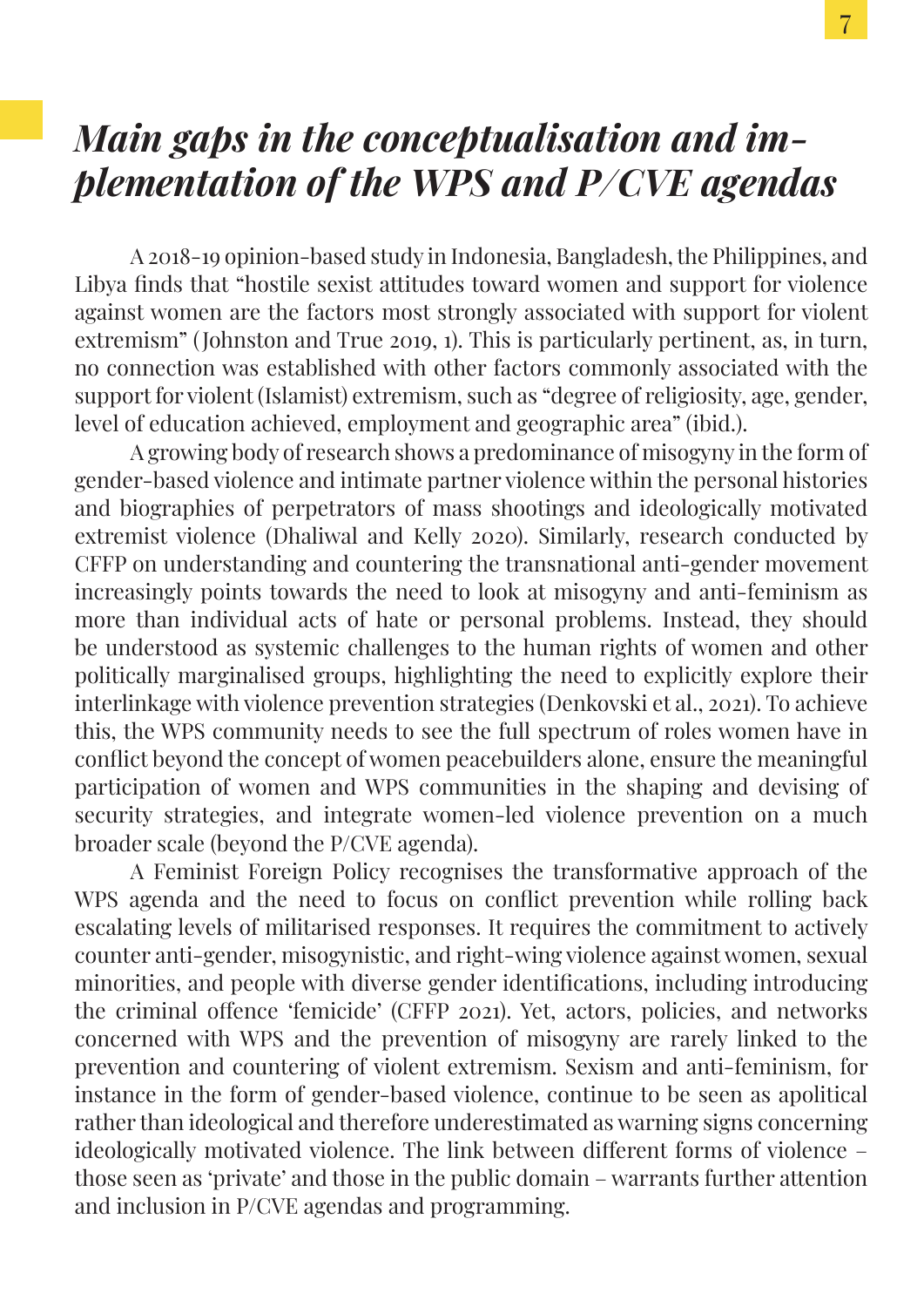Germany and other governments have already recognised the need to link the WPS and P/CVE agendas, as enshrined in UNSCR 2242. A stronger link between these policy areas can improve gender-sensitive action in P/CVE by strengthening the prevention and participation pillars of the WPS agenda while providing a counterbalance to the traditional security- and male-focused approaches to P/ CVE. However, for example, Germany also commits itself to projects that eliminate exclusionary and degrading gender stereotypes, which may encourage violence and sexism.

Many other practitioners and researchers are concerned about these interlinkages and see the need to take more concerted action on all levels to address this effectively – and provide responses to violent extremism that match the issues we are seeing.

# *Ways Forward: steps towards the recognition of anti-gender and anti-feminist attitudes and the role of misogyny in violent extremism, and the integration of the WPS and P/CVE agendas*

#### 1. Recognise the political nature of misogyny and anti-feminism in line with other forms of anti-egalitarian ideologies.

• Acknowledge that many anti-gender actors are attacking the rights of women and LGBTQI\* to either gain or increase their power and ensure that responses to anti-gender campaigns reflect the political nature of their goals and strategies.

• Recognise, research, and develop ways to address the overlap of different antiegalitarian ideologies, such as anti-Semitism and racism with anti-feminism and misogyny. Ensure that interventions do not reinforce boys', and men's entitlement by strengthening programme design through collaboration with organisations working on gender justice (Kelly et al. 2021: 28).

• Understand that misogynist incels are not unique in their misogyny but exist in relation to male supremacism in a broader context within our societies. Recognising this can support practitioners and policymakers in ensuring that responses developed to address the incel threat do not enable other forms of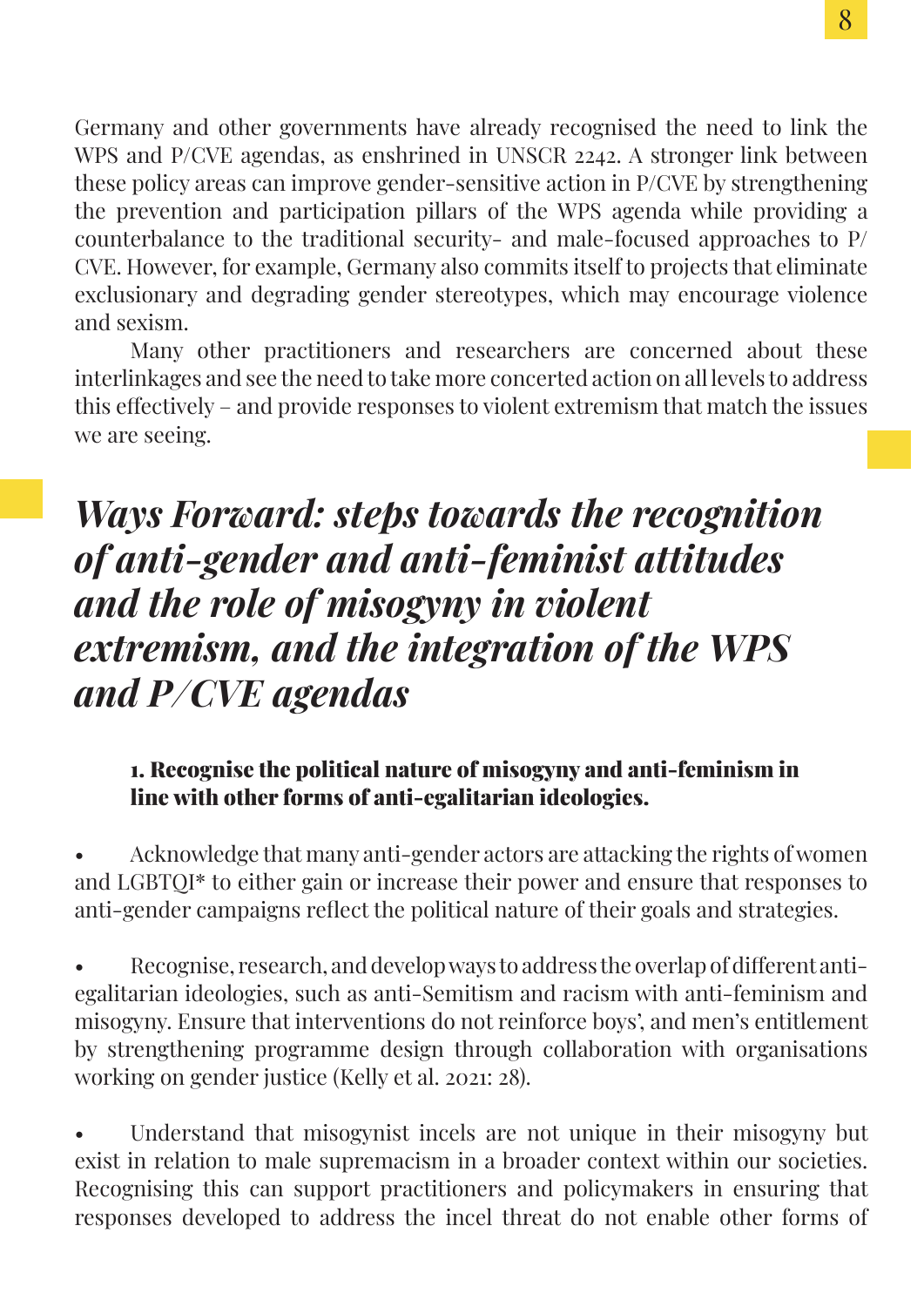misogyny as solutions to the incel threat (Kelly et al. 2021: 4).

• Consistently recognise the investigation of anti-gender, misogynistic, and sexist ideologies and behaviour as a task of violence prevention at all levels and implement it as part of pedagogical practice. To this end, this strategy must be supported by institutions, research, politics, and individuals in pedagogical practice.

• Recognise male supremacism as a threat in its own right while advancing the understanding of how it can cross-pollinate with or be a conduit to white supremacism and other harmful ideologies.

• Intervene early and through routine systems to prevent movement along a spectrum of dehumanisation and misogyny toward violent extremes (Kelly et al. 2021: 29).

• Provide visibility to the gendered dimensions of attacks and their underlying ideologies in the media and elsewhere. Improve statistics and labelling on the issue. Fund more research and collaborations into male supremacism (broadly defined) and protect researchers' ability to work in the face of threats and doxing (Kelly et al. 2021: 30).

• Strengthen laws addressing gender-based and intimate partner violence. Strengthen the conceptual inclusion and recognition of the relevance of misogyny for radicalisation and violent extremism.

• Proactively raise awareness of the threat of anti-gender campaigns to human rights, our democracies, and security. Build explicitly pro-gender alliances within multilateral fora.

#### 2. Close the gaps between the WPS and P/CVE agendas by linking these fields' policy, research, practice, and actors.

• Include gender mainstreaming as a cross-sectoral task in policy frameworks for preventing and countering violent extremism across primary, secondary, and tertiary prevention work. This includes not equating the topic of 'gender' with 'women', rather creating gender-reflective and -sensitive programmes for all genders.

• Include explicit references to misogynist violence in National Action Plans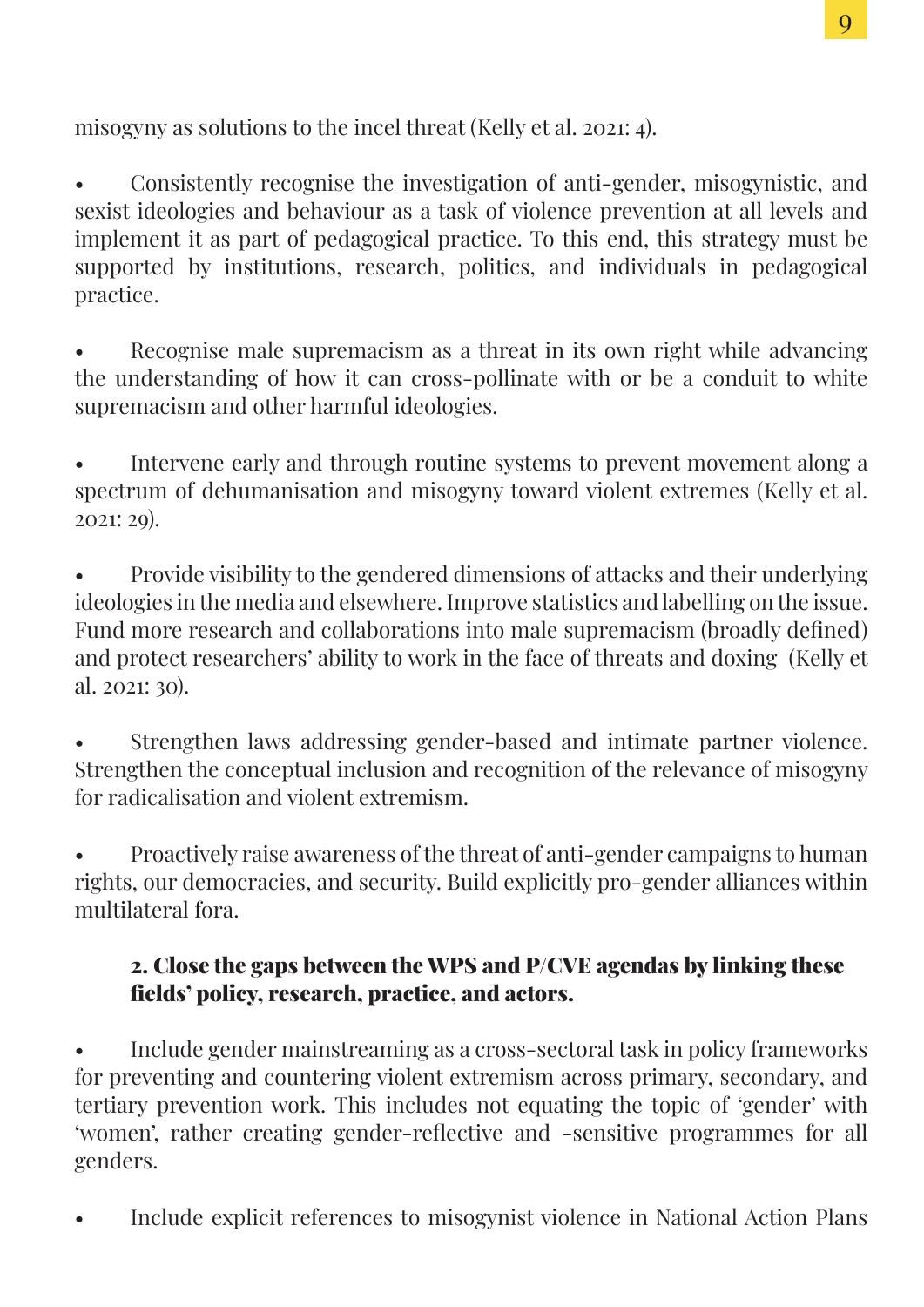on WPS and P/CVE. Mainstream sexism, anti-feminism, and misogyny within concept-development, research, and programmes in P/CVE.

• Through funding and agenda-setting, prioritise space for civil society to create alliances and work together in the long-term to address cross-cutting issues. Support women-led and queer-led organisations engaging in WPS and P/CVE.

• Enable the linking of feminist and multi-disciplinary gender studies with the study of terrorism and extremism in academia.

### 3. Reconceptualise funding priorities and programming and invest in capacity building.

• Fund further research and programmes addressing the interlinkages of different forms of violence, namely gender-based violence, intimate partner violence, and public violence.

• Fund comparative research into anti-feminism and misogyny within different extremist groups to enable learning across various manifestations of extremism. A more detailed analysis contributes significantly to understanding the dynamics within the respective extremist movements and carries significant potential to instruct and strengthen the practical prevention of extremism.

Make project funding and resources for further education and training available for practitioners which appropriately reflect the high level of expertise and time required to implement gender-reflective work in preventing and countering violent extremism.

• Design hybrid and online projects that reach out to the online spheres where misogynist actors recruit. Offer the necessary training and resources to improve digital skills among social workers and other practitioners and design crosssectoral programmes.

• Shape and implement media training to ensure anti-feminist and misogynist violence are understood within and outside the frame of violent extremism. For guidelines on media reporting on incels, refer to the IRMS's recommendations (IRMS 2021).

• Implement support networks for researchers and practitioners working in this field, including safety and well-being programmes, toolboxes, and protection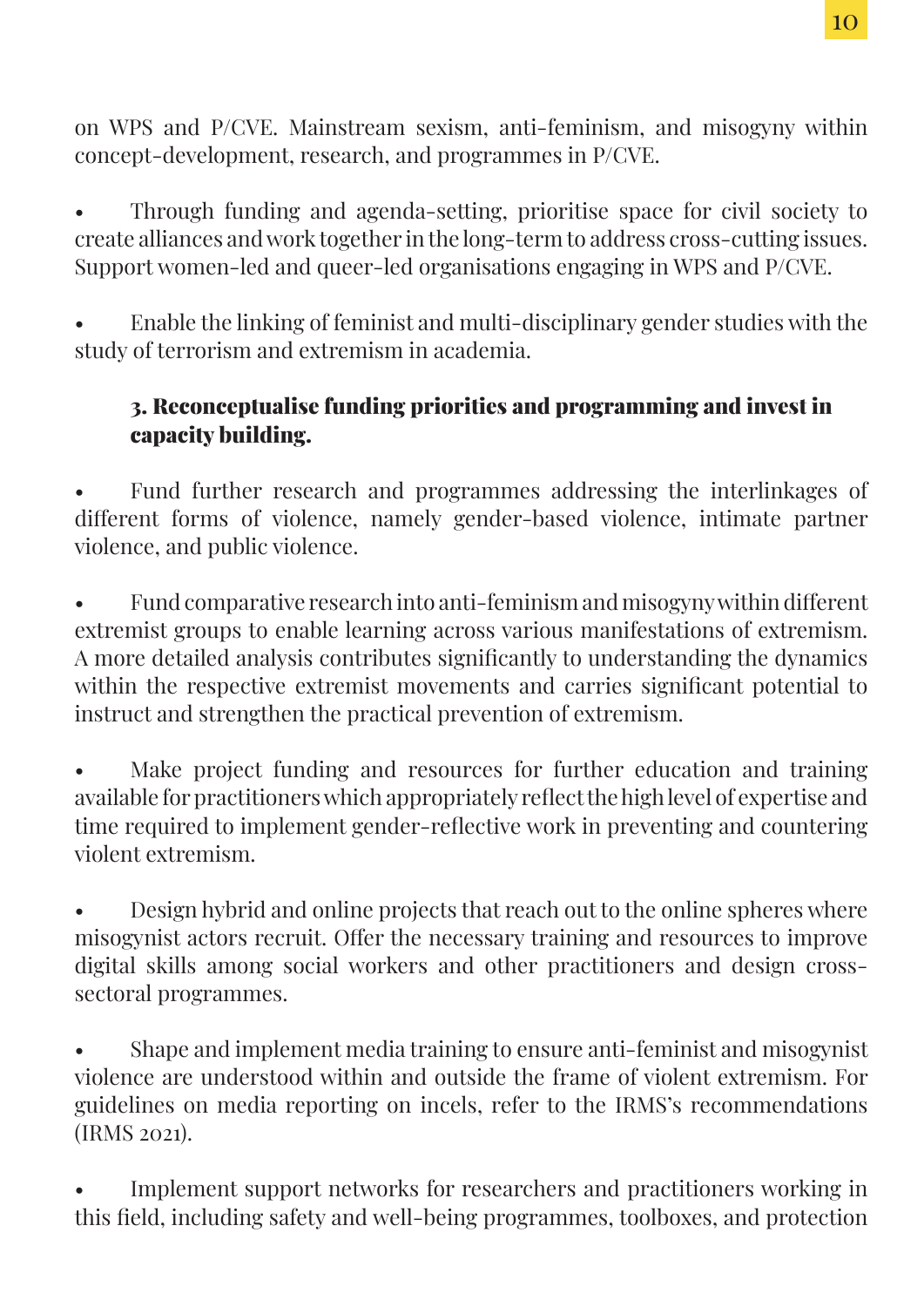in the face of (online) threats, doxing, burnout, and other adverse effects. Routinely include supervision and mental health support in all funding channels related to violent extremism.

• Raise awareness among practitioners in P/CVE and other support systems (i.e. social work, mental health practitioners, youth services) to recognise misogyny, as well as anti-feminist, male supremacist, and incel ideologies.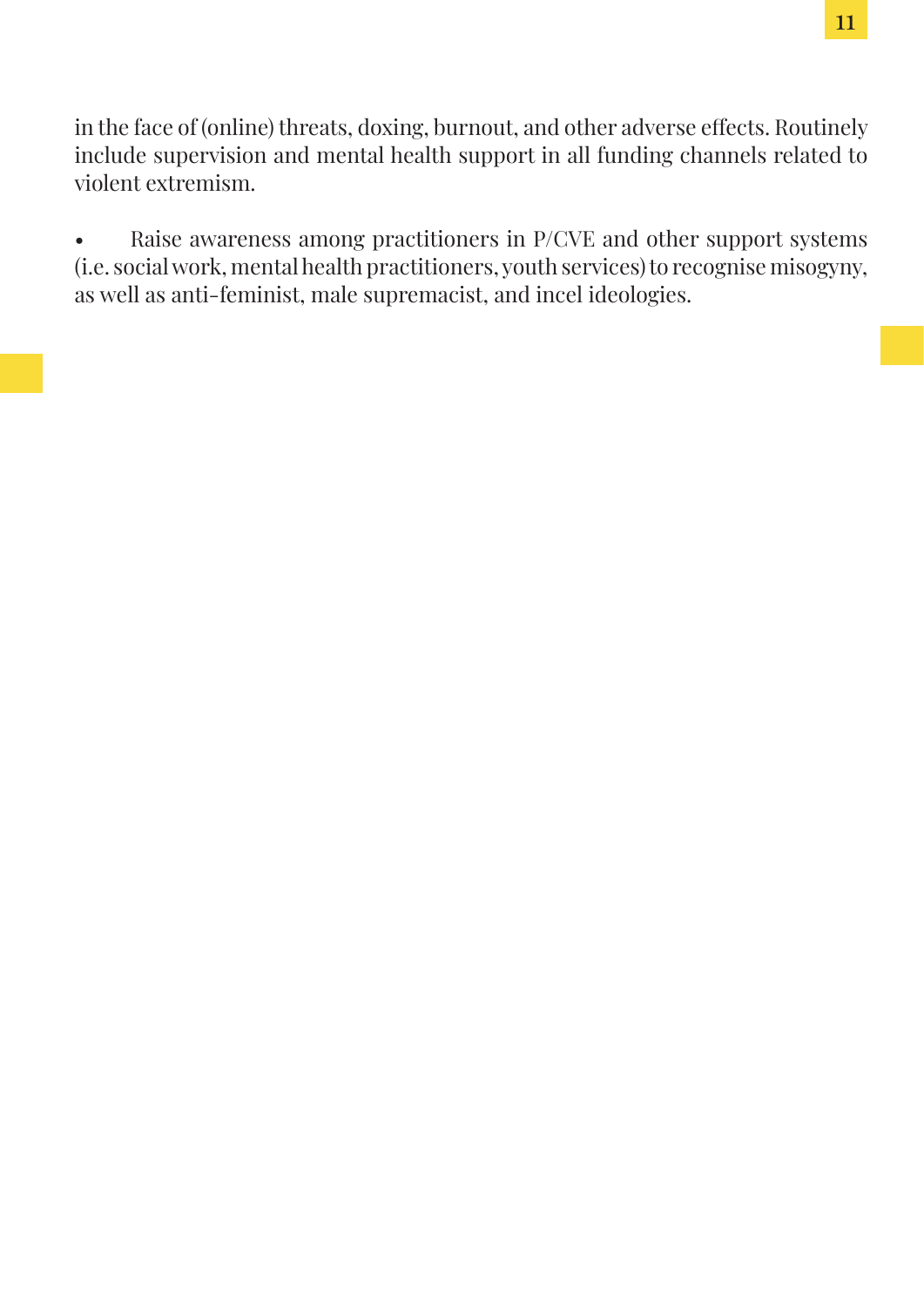# *Sources*

Anarte, Enrique (2021): Hate crimes against LGBT+ people in Germany rise 36% in 2020. Reuters. 4 May 2021. [Online]. Available at: https://www.reuters.com/article/ us-germany-lgbt-crime-idUSKBN2CL1TN [Accessed 23 December 2021].

Baumgärtner, M., Hofner, R., Müller, A. & Rosenbach M. (2021): The dark world of extremist misogyny. Der Spiegel. 10 March 2021. [Online]. Available at: https://www. spiegel.de/international/germany/from-digital-hate-to-analog-violence-thedark-world-of-extremist-misogyny-a-832ed3cb-21d1-4e84-8c28-089365e91a83 [Accessed 28 December 2021].

Bell, Stewart (2020): Incels labelled violent extremists in latest CSIS annual report. Global News. 20 May 2020. [Online]. Available at: https://globalnews.ca/ news/6965806/incels-violent-extremism-csis-report/ [Accessed 27 December 2021]

CFFP (2021). Make Foreign Policy Feminist. A Feminist Foreign Policy Manifesto for Germany. [Online] Available at: www.centreforfeministforeignpolicy.org/reports [Accessed 10 December 2021].

Denkovski, D., Bernarding, N. & Lunz, K., 2021. Power over Rights: Understanding and Countering the Transnational Anti-Gender Movement. Centre for Feminist Foreign Policy. [Online] Available at: https://centreforfeministforeignpolicy.org/ power-over-rights-understanding-and-countering-the-antigender-campaigns [Accessed 10 December 2021].

Dhaliwal, Dr Sukhwant and Kelly, Prof. Liz (2020): Literature Review: The Links between Radicalisation and Violence against Women and Girls. London Metropolitan University, Child & Woman Abuse Studies Unit. [Online] Available at: https:// cwasu.org/resource/literature-review-the-links-between-radicalisation-and-violence-against-women/ [Accessed 12 November 2021].

Fedders, Jonas (2018): "Die Rockefellers und Rothschilds haben den Feminismus erfunden." Einige Anmerkungen zum Verhältnis von Antifeminismus und Antisemitismus. In: Lang, Juliane / Peters, Ulrich: Antifeminismus in Bewegung: aktuelle Debatten um Geschlecht und sexuelle Vielfalt. Martha Press: Hamburg, S. 213-232. Glasstetter, Josh (2014): Shooting Suspect Elliot Rodger's Misogynistic Posts Point to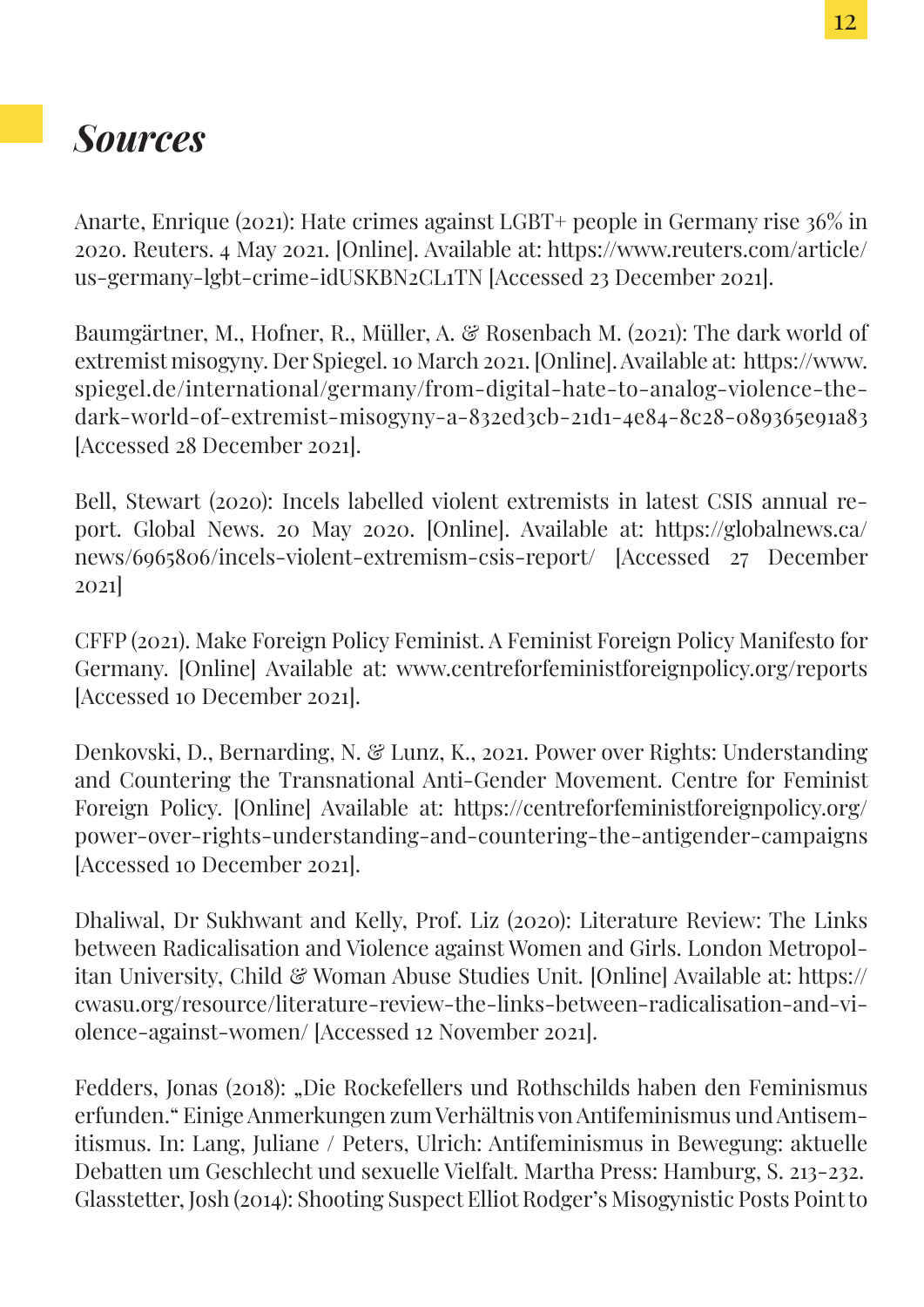Motive. Online verfügbar unter: https://www.splcenter.org/hatewatch/2014/05/23/ shooting-suspect-elliot-rodgers-misogynistic-posts-point-motive (Stand: 11.11.2021).Johnston, Melissa; True, Jacqui (2019): Misogyny & Violent Extremism: Implications for Preventing Violent Extremism. Monash University / UN Women. [Online] Available at: https://asiapacific.unwomen.org/-/media/field%20office%20 eseasia/docs/publications/2019/10/ap-policy-brief ve and vaw v6 compressed. pdf?la=en&vs=1624 [Accessed 10 September 2021].

Institute for Research on Male Supremacism (2021b): Recommendations for Media Reporting on Incels. [Online] Available at: https://www.malesupremacism.org/ tips-for-media/ [Accessed 20 December 2021].

Kelly, Megan, DiBranco, A. and DeCook Dr J.R. (2021): Misogynist Incels and Male Supremacism. Overview and Recommendations for Addressing the Threat of Male supremacist Violence. [Online] Available at: https://www.newamerica.org/political-reform/reports/misogynist-incels-and-male-supremacism/ [Accessed 20 December 2021].

Meiering, David, Drizi, A. and Foroutan, N. (2018): Brückennarrative – Verbindende Elemente für die Radikalisierung von Gruppen. In PRIF-Report Nr. 7, Frankfurt (mit Simon Teune, Esther Lehnert, Marwan Abou-Taam).

Moonshot (2021): Incels: A First Scan of the Phenomenon (in the EU) and its Relevance and Challenges for P/CVE. Radicalisation Awareness Network. [Online] Available at: https://ec.europa.eu/home-affairs/whats-new/publications/incels-first-scan-phenomenon-eu-and-its-relevance-and-challenges-pcve\_en [Accessed 12 November 2021].

OSCE ODIHR (2021). Gender-based hate crime. [Online] Available at: https://hatecrime.osce.org/index.php/gender-based-hate-crime?year=2020 [Accessed 23 December 2021].

Public Safety Canada, 2021. Ideologically Motivated Violent Extremism and Terrorist Listings. [Online] Available at: https://www.publicsafety.gc.ca/cnt/trnsprnc/ brfng-mtrls/prlmntry-bndrs/20210722/013/index-en.aspx. [Accessed 22 December 2021].

Sanders, Rebecca and Dudley, Laura, 2021. Pushback Against Sexual and Reproductive Health and Rights in the USA. Berlin: Centre for Feminist Foreign Policy. [Online] Available at: https://static1.squarespace.com/static/57cd7cd9d482e9784e4c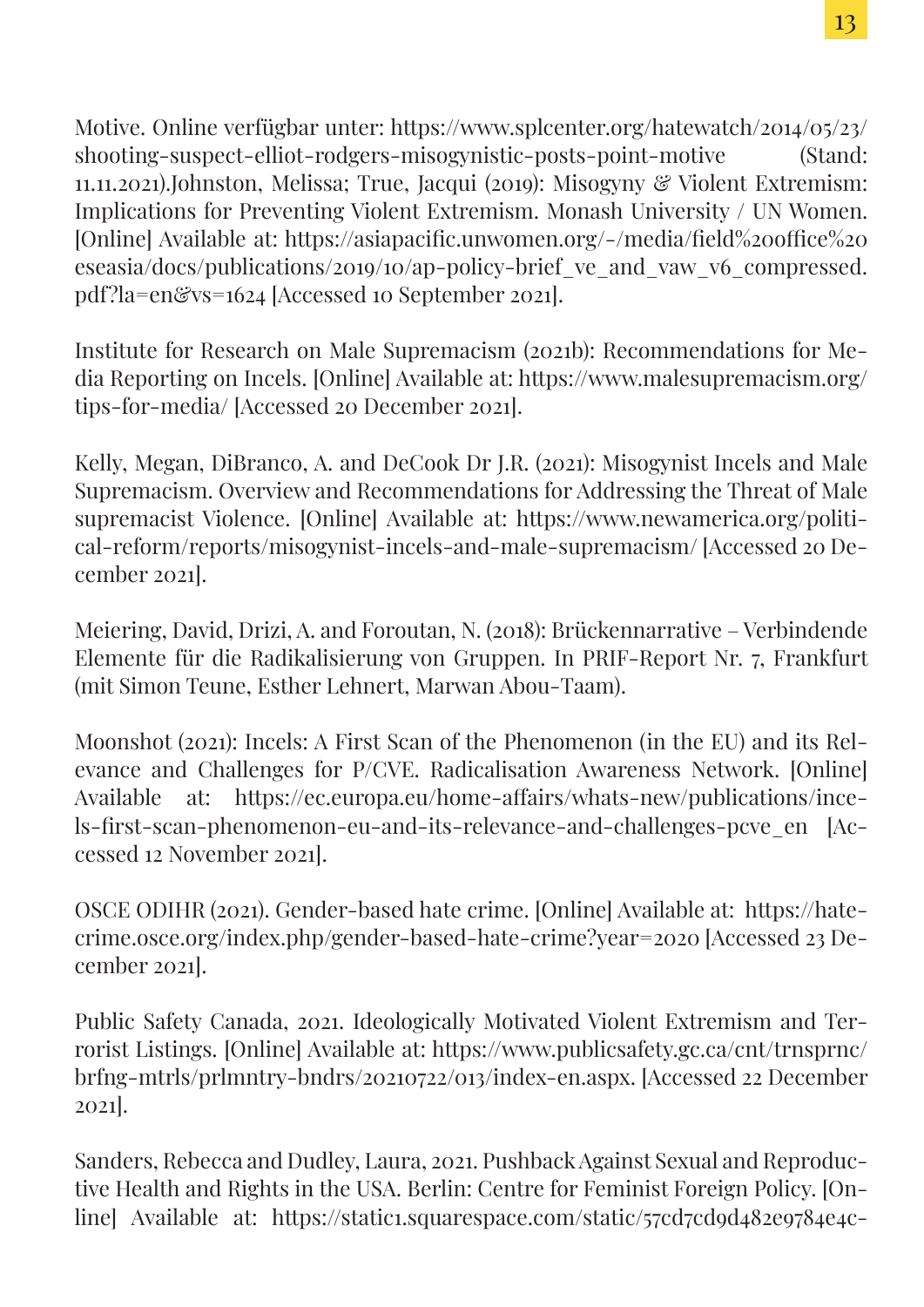cc34/t/60cb90dc89619a5c8234aadf/1623953630210/PowerOverRights2\_web.pdf [Accessed 08 December 2021].

Schiffers, Dr Sonja Katharina (2021): Pride and Prejudice: Georgia after the Escalation of Violence against Civil Society. Böll Foundation: 15.07.2021. [Online] Available at: https://eu.boell.org/en/2021/07/15/pride-and-prejudice-georgia [Accessed 08 December 2021].

Schmincke, Imke (2018): Frauenfeindlich, Sexistisch, Antifeministisch? Begriffe und Phänomene bis zum aktuellen Antigenderismus. In: (Anti-)ApuZ 2018(17), S. 18-33, S. 29.

Wolf, Ariane and Hell, Elisabeth (2022): Antifeminismus: Warum sexistische Ideologien eine Aufgabe für die Extremismusprävention sind. Schriftenreihe, Heft 8.

Wolf, Ariane (2021): Frauen- und Queerfeindlichkeit. Ideologieübergreifendes Element extremistischer Gruppierungen im Kontext der gruppenbezogenen Menschenfeindlichkeit. Bonn: Bundeszentrale für politische Bildung. [Online] Available at: https://www.bpb.de/politik/extremismus/islamismus/344718/ frauen-und-queerfeindlichkeit#footnode9-9 [Accessed 20 December 2021].

Zick, Andreas and Küpper, Beate (2021): "Die geforderte Mitte. Rechtsexterme und demokratiegefährdende Einstellungen in Deutschland 2020/21", Friedrich-Ebert-Stiftung/Dietz Verlag.